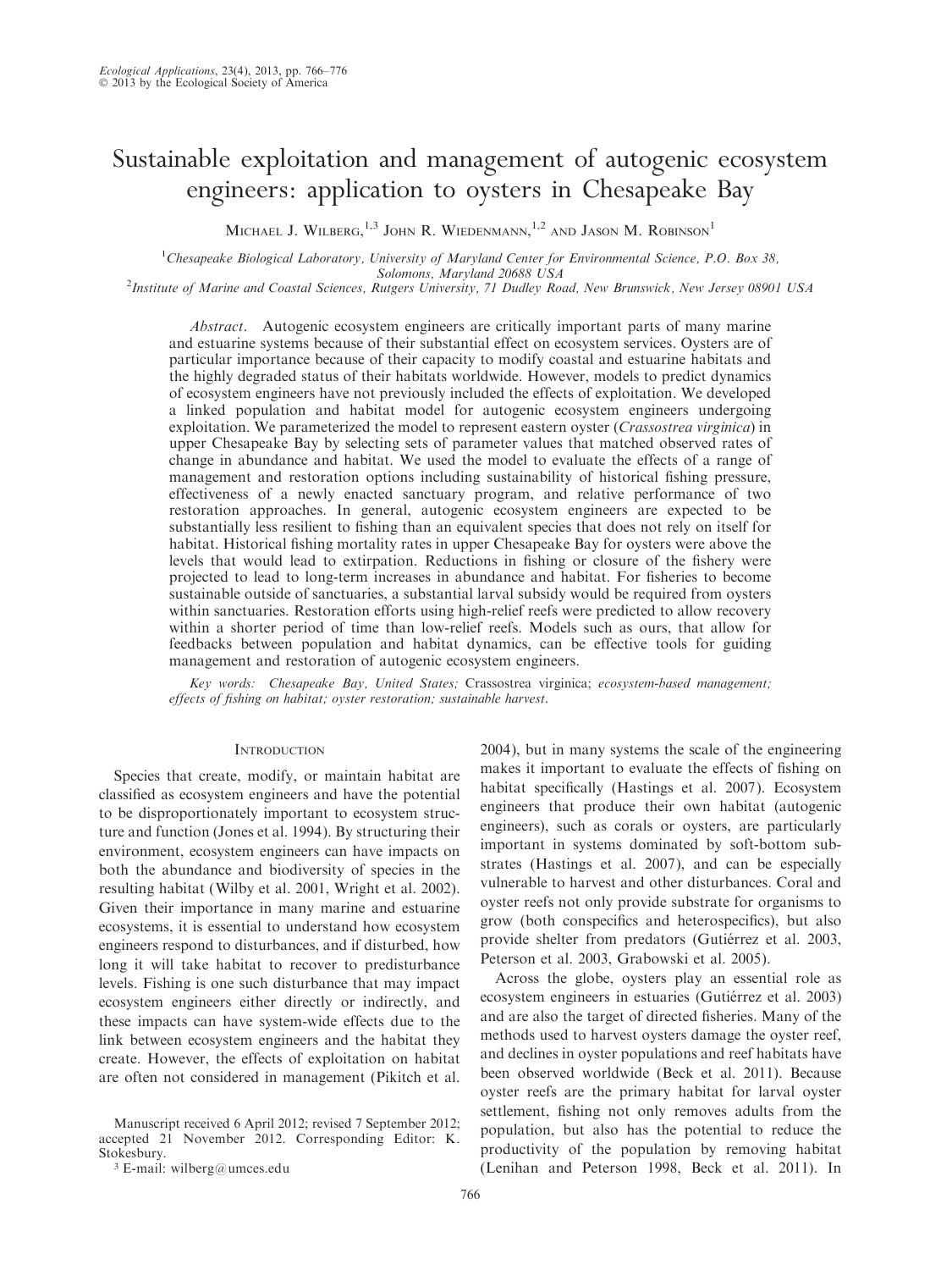addition to their role in creating habitat (Peterson et al. 2003, Grabowski et al. 2005, 2007), oysters provide important ecosystem services including nutrient cycling (Dame and Libes 1993, Fulford et al. 2007) and transfer of energy between pelagic and benthic components of the food web (Baird and Ulanowicz 1989, Porter et al. 2004), making the restoration of depleted oyster populations essential for rehabilitating many coastal and estuarine systems (Beck et al. 2011).

Management and restoration of oysters present unique challenges, as evidenced by the worldwide decline of oyster stocks and the oyster reef habitats they create (Beck et al. 2011). Eastern oysters (Crassostrea virginica) in the Chesapeake Bay have undergone a drastic decrease in abundance over the past century due to overfishing (Rothschild et al. 1994, Jackson et al. 2001, Wilberg et al. 2011), disease (Andrews 1988, Burreson and Ragone Calvo 1996), and habitat loss (Rothschild et al. 1994, Smith et al. 2005). Currently, the population is estimated to be at  $\langle 1 \rangle$  of virgin abundance (Newell 1988, Jackson et al. 2001, Wilberg et al. 2011), making substantial restoration efforts necessary if the population is to recover. Based on the recommendations of a recent Executive Order (2010, no. 13 508), the U.S. Army Corps of Engineers is currently planning a new initiative aimed at restoring selfsustaining oyster populations to 20 Chesapeake Bay tributaries by 2025.

Previous restoration efforts for oysters in the Chesapeake have not been successful in stabilizing or increasing the population, in part, because of the lack of theoretical tools available to guide efforts (Mann and Powell 2007). Several factors currently inhibit oyster restoration, including harvest, which has continued even on some sanctuary reefs where fishing is prohibited (Paynter et al. 2010). Habitat is decreasing through increased natural mortality, siltation, and harvest (Rothschild et al. 1994, Smith et al. 2005, Wilberg et al. 2011). Additionally, two diseases, MSX and dermo, continue to negatively affect oyster population growth in Chesapeake Bay (Burreson and Ragone Calvo 1996, Ford and Tripp 1996). Although studies have quantified the effect of harvest practices on reefs (Lenihan and Peterson 1998, 2004) and abundance (Wilberg et al. 2011), no studies have explicitly linked these effects on habitat within a modeling framework. A general model of the dynamics of ecosystem engineers was developed by Gurney and Lawton (1996), but it did not include effects of exploitation. An alternative model was developed to link mortality, growth, and reef accretion for oysters (Powell and Klinck 2007, Mann et al. 2009), but it did not include effects of habitat on population dynamics. Additionally, previous efforts assumed that fishing had no direct effect on the underlying habitat (Powell and Klinck 2007).

Eastern oysters in the Chesapeake Bay are just one example of an exploited ecosystem engineer for which a lack of understanding of the interplay between habitat dynamics and harvest has resulted in failure to achieve management and restoration goals (Beck et al. 2011). Successful science-based management and restoration of oyster populations and the habitat and ecosystem services they provide depends on developing decision support tools to integrate habitat and population dynamics with the effects of harvest. Here we develop a general model explicitly linking the effects of exploitation and habitat dynamics for ecosystem engineers, and apply the model to management and restoration activities for eastern oysters in Chesapeake Bay.

## **METHODS**

We constructed a differential equation model for the dynamics of ecosystem engineers tailored after Gurney and Lawton (1996), with a simplified description of the habitat dynamics. The model includes processes such as individual growth, reproduction, shell decay, and the response of these processes to fishery and restoration activities. We parameterized the model based on previous studies and applied it to estimate the effects of several management and restoration options on eastern oyster in Chesapeake Bay.

## Model

Our model is based on a simplified version of that in Gurney and Lawton (1996) with additional effects of fishing on the population and habitat. The population dynamics follow a logistic function in which population growth is limited by available habitat and fishing:

$$
\frac{dN}{dt} = rN\left(1 - \frac{N}{H}\right) - FN\tag{1}
$$

where t is time,  $N$  is abundance (individuals),  $r$  is the intrinsic rate of increase (individuals per individual per year),  $H$  is available habitat (individuals), and  $F$  is the instantaneous fishing mortality rate (year<sup>-1</sup>). Given the model formulation, habitat determines carrying capacity, so habitat and abundance are in the same units. The rate of change in available habitat is an increasing function of population size offset by the amount of habitat relative to the maximum potential total amount of habitat and degradation from ''natural'' sources and fishing:

$$
\frac{dH}{dt} = qN\left(1 - \frac{H}{T}\right) - (\delta + pF)H\tag{2}
$$

where  $q$  is the maximum per capita rate of habitat production (individuals per individual per year), T is the maximum potential habitat (individuals),  $p$  is a scalar to convert fishing mortality to a rate of habitat destruction (fishing mortality<sup>-1</sup>), and  $\delta$  is the rate of habitat loss due to non-fishing sources (year<sup>-1</sup>). The effect of fishing is to decrease abundance and habitat. The original Gurney and Lawton (1996) ecosystem engineer model also included a process to allow for a lag between when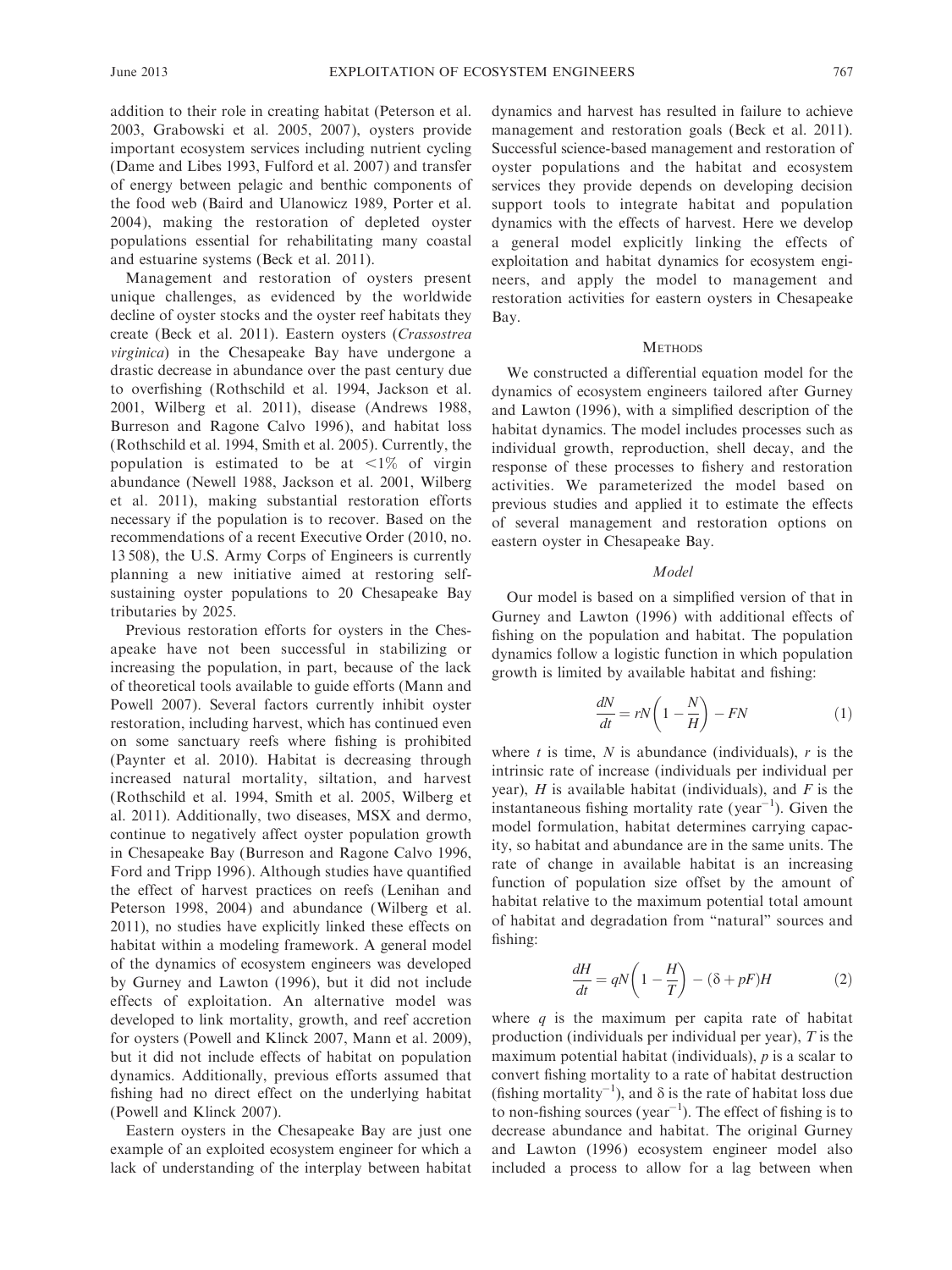habitat was lost and when it could be recolonized. Our model did not include that term because there is not a mechanistic reason why recently lost habitat could not be immediately recolonized for oysters.

The model has two equilibrium states. The first is the trivial equilibrium with abundance and habitat equal to zero:

$$
N_{\rm e} = H_{\rm e} = 0 \tag{3}
$$

where  $N_e$  is equilibrium abundance, and  $H_e$  is equilibrium habitat. In the second equilibrium, abundance depends on available habitat and fishing mortality relative to the intrinsic rate of increase:

$$
N_e = H_e(1 - F/r). \tag{4}
$$

As with the typical logistic model, a positive equilibrium abundance is obtained if  $F < r$ ,  $H_e > 0$ , and  $r > 0$ . Equilibrium habitat depends on the total potential habitat, the rate of habitat loss, the rate of habitat destruction caused by fishing, the maximum per capita rate of habitat production, and fishing mortality relative to the intrinsic rate of increase:

$$
H_{\rm e} = T \bigg( 1 - \frac{\delta + pF}{q(1 - F/r)} \bigg). \tag{5}
$$

Habitat has a positive equilibrium if  $T > 0$  and  $q > (\delta +$  $pF)/(1 - F/r)$  (i.e., the maximum rate of habitat production exceeds the rate of habitat loss at a given level of fishing). In order for fishing to be sustainable, both abundance and habitat must retain positive equilibrium values. This occurs when  $F < r$ , the usual condition for population sustainability in the logistic model, and,  $F < (q - \delta)/(q/r + p)$  the requirement for sustainable habitat.

Equilibrium catch  $(C_e)$  during one unit of time is the product of fishing mortality and equilibrium abundance:

$$
C_{\rm e} = FN_{\rm e}.\tag{6}
$$

The fishing mortality rate that maximizes sustainable yield,  $F_{\text{MSY}}$ , can be determined by substituting Eqs. 4 and 5 into Eq. 6, differentiating with respect to  $F$ , and solving for  $F$  when the first derivative equals zero. The result is similar to the well-known  $F_{\text{MSY}} = r/2$  for the simple logistic model with fishing and no habitat effects:

$$
F_{\text{MSY}} = \frac{r}{2} \left( \frac{q - \delta}{q + rp} \right). \tag{7}
$$

Note that  $F_{\text{MSY}}$  increases as r increases, but habitat loss from fishing or nonfishing sources act to reduce  $F_{\text{MSY}}$ . Thus, as a general rule, autogenic ecosystem engineers will have lower  $F_{\text{MSY}}$  values than nonecosystem engineers for a given r.

# Application to Chesapeake Bay oysters

We applied our model to eastern oysters in upper Chesapeake Bay to understand potential effects of current fishery management and habitat restoration practices. We also used the model to estimate the effects of a moratorium on oyster harvest, which was recommended by Wilberg et al. (2011), and to identify ways to improve the effectiveness of habitat restoration. While habitat generally refers to a suite of environmental characteristics, we use the term here to represent hard substrate, which is the primary habitat component directly modified by oysters. To apply the model to Chesapeake Bay eastern oysters, we needed to identify plausible values for each of the model parameters and initial conditions for abundance and available habitat.

We used a combination of values from the literature and a grid search approach to identify plausible sets of parameters and initial conditions that matched recent dynamics of eastern oysters in upper Chesapeake Bay. Wilberg et al. (2011) estimated that abundance in 1980 was at 3.8% of its precommercial fishing level and that the average fishing mortality rate during 1980–2008 was  $0.29 \text{ yr}^{-1}$ . They also estimated that abundance and habitat decreased at rates of 7.7 and 4.1% per year on average, respectively. These values constrained the potential parameter space, but the model was still underdetermined because we had two equations with five unknowns. We developed potential ranges for habitat and the other parameters and applied a grid search algorithm (described in the following paragraphs) to identify sets of parameters that matched the observed rates of decline in habitat and abundance.

Several studies have quantified rates of habitat loss for eastern oysters. Natural habitat loss for Chesapeake Bay oysters is likely dominated by the processes of shell dissolution, siltation, and degradation by other organisms. Mann et al. (2009) estimated that the dissolution rate of oyster shell was  $\sim 0.35$  yr<sup>-1</sup>. Powell et al. (2006) estimated shell loss rates of  $0.05-0.37$   $\text{yr}^{-1}$  with a mean of 0.18  $yr^{-1}$  in Delaware Bay (Powell and Klinck 2007). Based on their results, we used  $0.05-0.4$  yr<sup>-1</sup> as a potential range for  $\delta$  in the grid search.

Fishing has long been known to alter oyster reefs, but conversions to relate fishing mortality to a rate of habitat destruction have not been developed and likely depend on the method of fishing (Hargis and Haven 1999, Kennedy and Sanford 1999, Lenihan and Peterson 2004). Most forms of oyster fishing act to disaggregate the reef matrix, which spreads shell over a larger area and may make it more prone to siltation (Hargis and Haven 1999, Lenihan and Micheli 2000, Lenihan and Peterson 2004). The spreading of shell may also move a certain amount of shell to areas that cannot become oyster habitat due to physical conditions of the bottom. Lenihan and Peterson (1998, 2004) estimated that reef height was reduced by 0.3 m after only two hours of dredging or tonging, the two primary methods for oyster harvest in upper Chesapeake Bay. The reefs in their experiments were  $\sim$ 1 m high piles of unconsolidated shell, and thus were probably more susceptible to destruction from fishing than natural reefs (Lenihan and Peterson 1998). Given the size of the reefs in their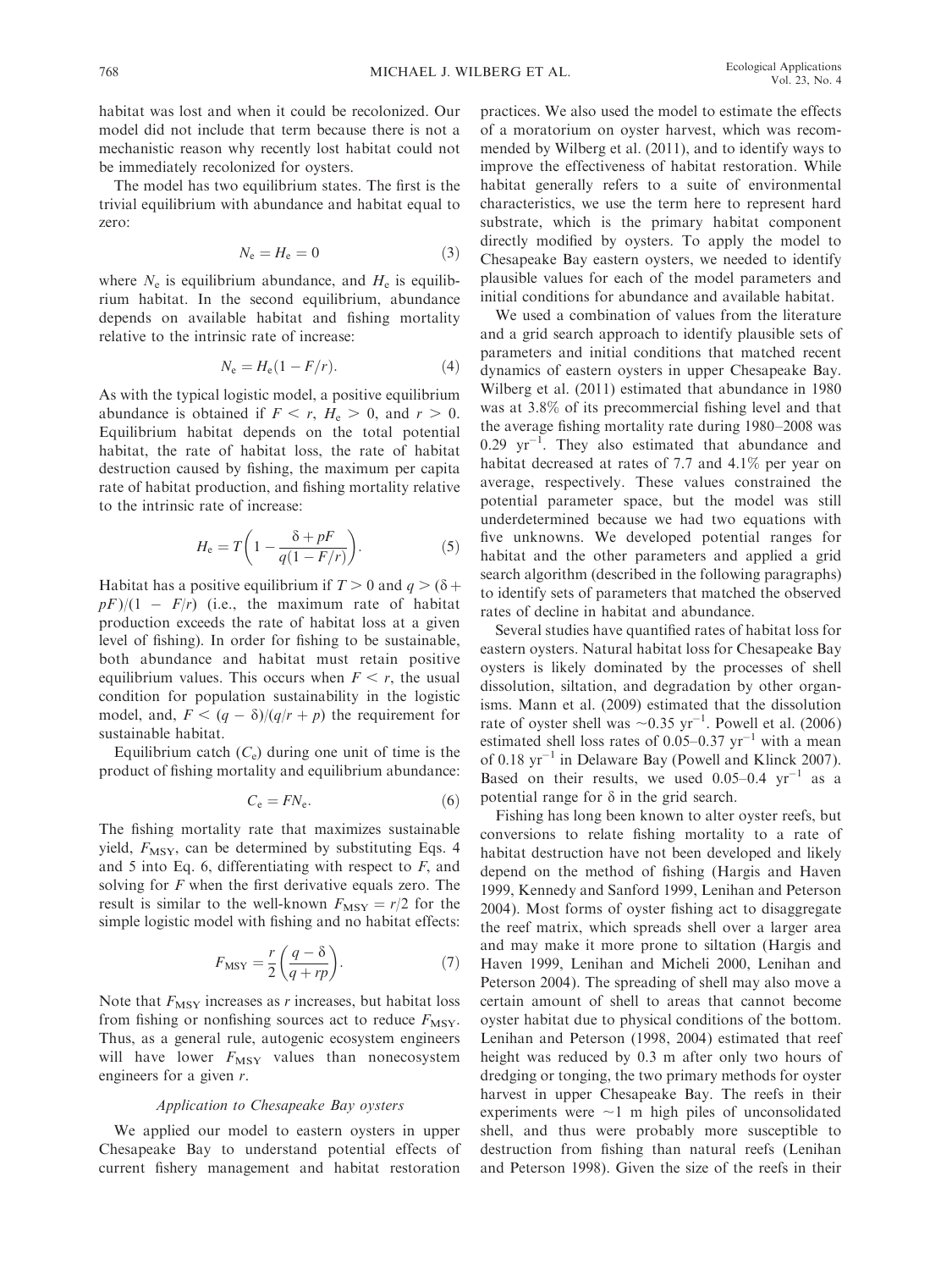study and the achieved fishing mortality rate, the  $p$ parameter in our model should be  $\sim 0.2$  for "restored" habitat. However, this value probably overestimates the effect of fishing gear on natural oyster reefs. DeAlteris (1988) estimated that Wreck Shoal in Virginia lost between 1.2 and 1.8 m of reef height during a 130-year period, approximately 9–14 mm/yr. A  $p \approx 0.05$  would be consistent with the findings of DeAlteris (1988) if the fishing mortality rate were about 0.2  $yr^{-1}$  for Wreck Shoal. Therefore, the range we considered for the scaling parameter  $(p)$  was  $0-0.1$ .

The maximum per capita rate of habitat production depends on how quickly oysters grow shell and on how much habitat is necessary for an individual oyster. The amount of habitat necessary for an oyster is the size of an oyster. While this can vary depending on the oyster's orientation, the shell height of a market-sized oyster is  $\sim$ 7.5 cm. DeAlteris (1988) assumed that an oyster produces about 2.5 cm of shell  $yr^{-1}$ , which would result in a q of 0.33  $yr^{-1}$ . We used a range of 0.05–0.5 for q.

The intrinsic rate of increase is the most difficult parameter for which to define a range. This parameter includes the effects of recruitment and natural and disease mortality. We were unable to separate disease mortality from the recruitment and other natural mortality sources because estimates were not available from the pre-disease period in Chesapeake Bay. We used estimates from a highly productive tributary in lower Chesapeake Bay to specify the maximum potential  $r$ . Harding et al. (2011) estimated that four age-0 oysters were produced per adult in the Piankatank River. Correcting the age-0 per adult for an approximate 40% survival to the adult stage results in an estimate of  $r =$ 1.6. We used  $-0.2$  as the minimum for r, as this was below the estimated decline of  $-0.077$   $\text{yr}^{-1}$  of oysters in the Maryland portion of Chesapeake Bay (Wilberg et al. 2011). We included a negative lower bound for  $r$  because it is possible that such a continued long-term population decline could occur in the absence of fishing as a result of the effects of disease. For available habitat, we used a range from slightly lower to  $\sim$  2.5 times higher than the estimated relative abundance of oysters.

We used a simple grid search over plausible values of the parameters and habitat to determine combinations that matched the observed decline in abundance of 7.7% per year and 4.1% per year in habitat during 1980–2008 (Wilberg et al. 2011). To implement the grid search, we estimated the relative rate of decline in abundance, 1/N  $dN/dt$ , and habitat,  $1/H \, dH/dt$ , for all combinations of the parameters and variables (Table 1). For the purposes of our model, we assumed that  $T = 1$ , which scales the population and habitat relative to the unfished state. We selected combinations of parameters that resulted in rates of decline within  $\pm 10\%$  of those from Wilberg et al. (2011). We also considered sets of parameters within 5% and 15% of the observed rates of decline, but results were about the same, with slightly fewer combinations of parameters within 5% and slightly more within 15%.

TABLE 1. Variables and parameters used in the grid search to identify sets that matched recent observed declines.

| Parameter | Minimum                         | Maximum                        | Increment                           |
|-----------|---------------------------------|--------------------------------|-------------------------------------|
| r         | 0.05<br>(0,1)<br>$-0.2$<br>0.02 | 0.4<br>0.1<br>0.5<br>2.0<br>02 | 0.05<br>0.01<br>0.05<br>0.2<br>0.02 |

Notes: Parameters included in the grid search were the natural rate of habitat loss  $(\delta)$ , the effect of fishing on habitat  $(p)$ , the per capita rate of habitat production  $(q)$ , the intrinsic rate of increase  $(r)$ , and the relative amount of habitat  $(H)$ . The minimum and maximum identify the lowest and highest values considered in the grid search, and the increment identifies the spacing of values that were used.

Our approach to parameter estimation and projections implies that environmental conditions affecting oyster population dynamics, such as temperature, salinity, and disease mortality, will be the same during the projection period as during 1980–2008 on average.

We calculated equilibrium conditions and projected the population for 50 years using all the sets of parameters that matched the observed rates of population and habitat decline under three fishing scenarios. The first scenario was the continuation of the average fishing mortality during 1980–2008,  $F = 0.29$ . The other two scenarios involved decreasing fishing mortality to  $F_{\text{MSY}}$ , and implementing a fishery moratorium (i.e.,  $F =$ 0). For each set of parameters under each scenario, we calculated  $F_{\text{MSY}}$  and equilibrium abundance, habitat, and catch. For projections, starting abundance was set at 2009 relative abundance, 0.3% based on Wilberg et al. (2011). Initial habitat was set at 0.64% based on the ratio of 1980 habitat to abundance estimated from the grid search and the 1980 abundance of 3.8%.

The moratorium scenarios provide a description of the expected response in the sanctuaries, but we were also interested in the effect from marine protected areas (MPAs) that would be necessary to allow a sustainable fishery at historical levels outside the MPAs. In 2010 in Maryland,  $\sim$ 25% of oyster reefs were designated as notake MPAs in which no oyster fishing is allowed (i.e., sanctuaries). For a sessile species like eastern oyster, an increase in abundance within a sanctuary may lead to a larval subsidy, or spillover effect, to areas outside the MPAs (Crowder et al. 2000, Halpern and Warner 2002). While a larval spillover may not occur for retentive areas or areas from which all larvae are exported to unsuitable habitat (North et al. 2010), a larval subsidy is the only way MPAs could provide a direct benefit to oyster fisheries in outside areas. Experience with MPAs in other regions and species indicates that fishing effort is often displaced to new areas, which means that fishing mortality may increase in areas outside the MPA (Dinmore et al. 2003, Zhang and Smith 2011). In our model, a spillover effect can be approximated as an increase in r. We estimated the spillover effect necessary to allow sustainable fisheries in areas outside the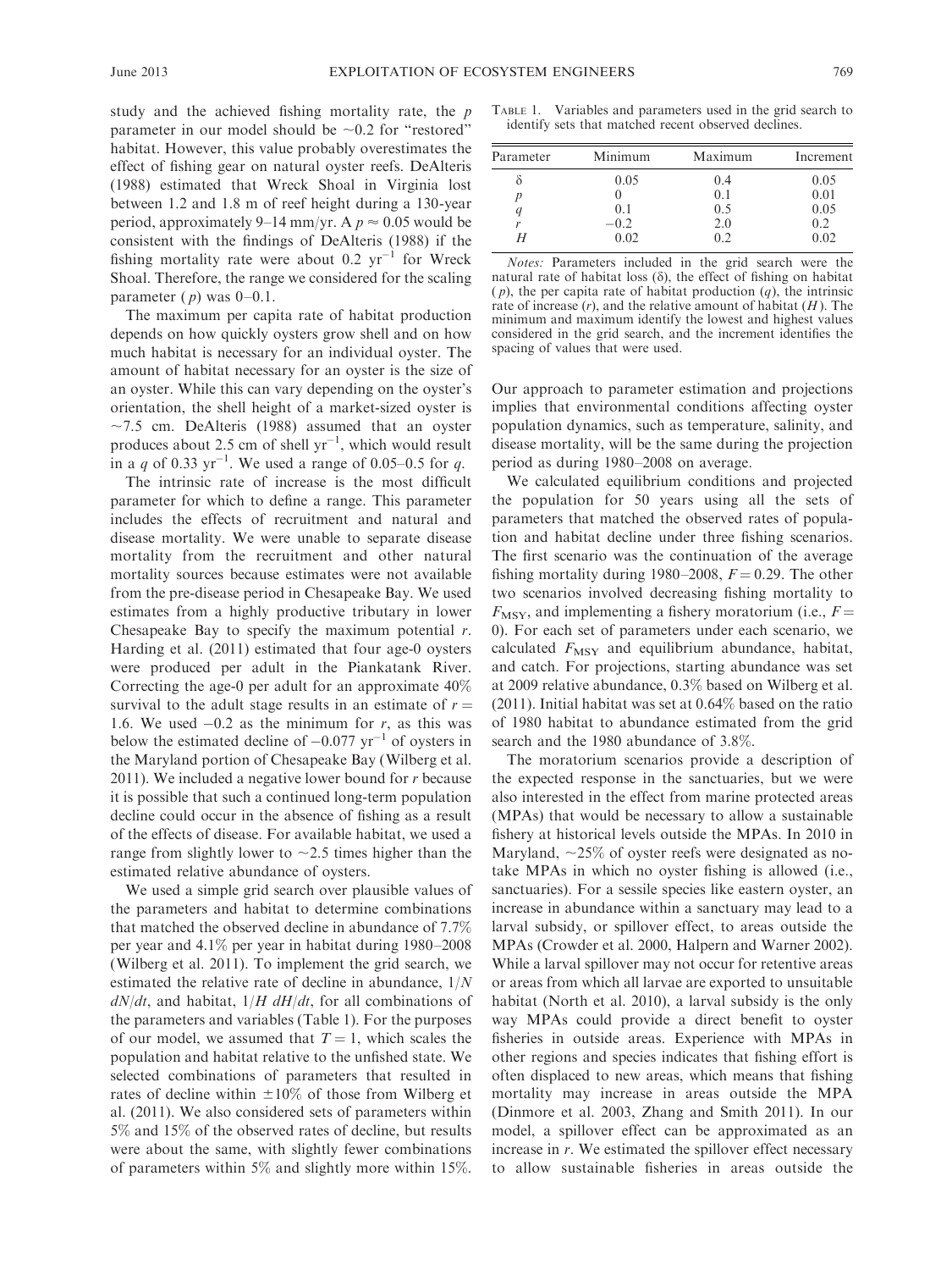

FIG. 1. Correlations between the rate of natural habitat loss  $(\delta)$ , per capita rate of habitat production  $(q)$ , and the effect of fishing on habitat  $(p)$  from all of the parameter combinations that were within 10% of the observed rates of population and habitat decline during 1980–2008. Estimated correlation coefficients  $(r)$  are shown. A small random jitter is included to show all of the points.

sanctuaries using the average fishing mortality rate during 1980–2008 and the 2008 estimate,  $F = 0.22$ , and the average parameters identified from the grid search. We also considered scenarios with  $25\%$  increases in F outside the MPAs to represent potential displacement of fishing effort from MPA areas.

The model can be also used to compare efficacy of alternative habitat restoration options. Ideally, pilot studies would be conducted in which several proposed

restoration methods were tested at a small scale, and the results of those studies would be used to estimate parameters of the model. As a demonstration, we developed sets of parameter values to represent three restoration scenarios: high relief (reef height about 1 m), low relief (reef height about 0.2 m), and traditional (reef height  $< 0.1$  m). For the low-relief scenario, we used the average parameter values with average values from the grid search ( $r = 0.4$ ,  $q = 0.3$ , and  $\delta = 0.16$ ) under the assumption that the average values represent a low-relief state because there are few, if any, high-relief oyster reefs in upper Chesapeake Bay. For the high-relief scenario, we relied primarily on a study conducted in North Carolina in which reefs of different sizes were constructed and monitored (Lenihan 1999). Survival rates were approximately 40% higher, sedimentation rates 70% lower, and growth rates 50% higher on 1 m high reefs than low-relief reefs (Lenihan 1999). To represent these effects we adjusted the parameters of the low-relief scenario by these percentages to create values for the high-relief scenario ( $r = 0.56$ ,  $q = 0.51$ , and  $\delta = 0.05$ ). Our last scenario represented expected population change under the traditional practice: maximizing area covered by spreading shell as thinly as possible. For this scenario, we used the same values for  $r$  and  $q$  as in the low-relief scenario, but increased  $\delta$  to 0.4 based on observed rates of shell burial from shell stocking efforts in upper Chesapeake Bay (Smith et al. 2005). We projected the population using these sets of parameter values to estimate the effects of reef relief on the trajectory of oyster abundance.

## **RESULTS**

We calculated the relative rates of decline in abundance and habitat for 79 200 sets of parameters, and only 17 sets were within 10% of the estimated rates from Wilberg et al. (2011). In all 17 sets, the population growth rate,  $r$ , and the habitat in 1980,  $H$ , were relatively low, at 0.4 and 0.08, respectively. The other three parameters differed among cases, but were within relatively narrow ranges (Table 1). Among the sets of parameters  $\delta$  and q were strongly negatively related, with  $\delta < q$ , which indicated that specific combinations could achieve the same overall rates of decline (Fig. 1). The effect of fishing on habitat  $(p)$  had the widest range of relative estimates (0.01–0.09) among the parameters, which indicates that there was relatively little information in the data to estimate it. Neither  $\delta$  nor q was strongly correlated with  $p$ . We used all 17 sets of parameters to explore the potential dynamics under our three fishing mortality scenarios.

The models displayed substantially different equilibrium conditions depending on the set of parameter values and the fishing mortality scenario, but equilibrium conditions were not strongly affected by  $p$  (Table 2). The small effect of  $p$  on the results was because the product of  $p$  and  $F$  was about an order of magnitude lower than the effects of  $\delta$  and q (0.003–0.026 yr<sup>-1</sup> for p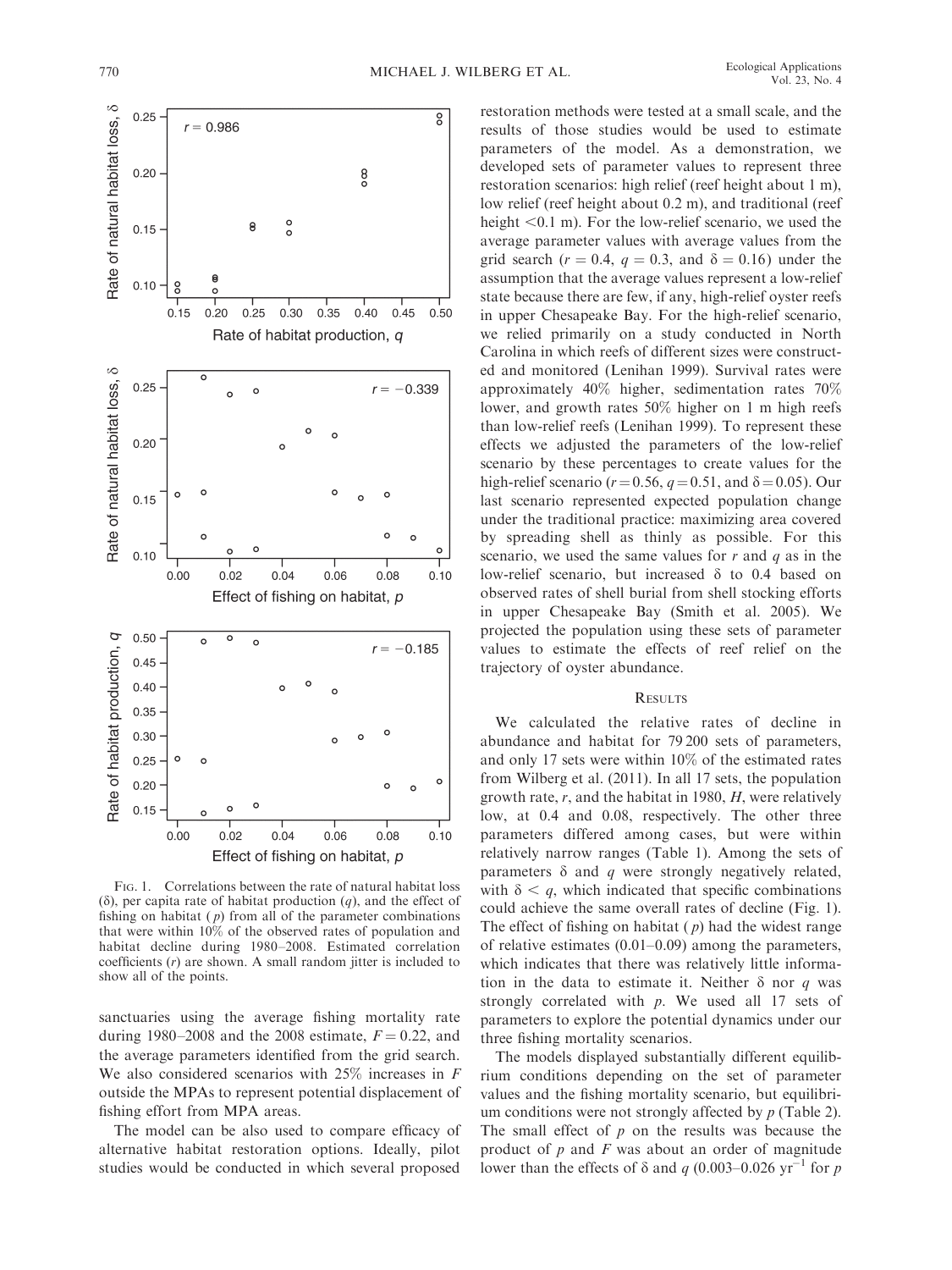| Parameter |      | $F1980 - 2008$   |             | $F_{\rm MSY}$ |          |             | Moratorium $(F = 0)$ |             |             |             |
|-----------|------|------------------|-------------|---------------|----------|-------------|----------------------|-------------|-------------|-------------|
| $\delta$  | q    | $\boldsymbol{p}$ | $N_{\rm e}$ | $H_{\rm e}$   | $\cal F$ | $N_{\rm e}$ | $H_{\rm e}$          | $C_{\rm e}$ | $N_{\rm e}$ | $H_{\rm e}$ |
| 0.10      | 0.15 | 0.01             | $\theta$    | $\theta$      | 0.065    | 0.167       | 0.199                | 0.011       | 0.33        | 0.33        |
| 0.10      | 0.15 | 0.02             | $\theta$    | $\theta$      | 0.063    | 0.167       | 0.198                | 0.011       | 0.33        | 0.33        |
| 0.10      | 0.15 | 0.03             | $\theta$    | 0             | 0.062    | 0.167       | 0.197                | 0.010       | 0.33        | 0.33        |
| 0.10      | 0.20 | 0.08             | 0           | $\theta$      | 0.086    | 0.250       | 0.319                | 0.022       | 0.50        | 0.50        |
| 0.10      | 0.20 | 0.09             | $\theta$    | 0             | 0.085    | 0.250       | 0.317                | 0.021       | 0.50        | 0.50        |
| 0.10      | 0.20 | 0.10             | $\theta$    |               | 0.083    | 0.250       | 0.316                | 0.021       | 0.50        | 0.50        |
| 0.15      | 0.25 | 0.00             | $\theta$    | 0             | 0.080    | 0.200       | 0.250                | 0.016       | 0.40        | 0.40        |
| 0.15      | 0.25 | 0.01             | 0           | 0             | 0.079    | 0.200       | 0.249                | 0.016       | 0.40        | 0.40        |
| 0.15      | 0.30 | 0.06             | $\theta$    | 0             | 0.093    | 0.250       | 0.325                | 0.023       | 0.50        | 0.50        |
| 0.15      | 0.30 | 0.07             | 0           | 0             | 0.091    | 0.250       | 0.324                | 0.023       | 0.50        | 0.50        |
| 0.15      | 0.30 | 0.08             | $\theta$    | $\Omega$      | 0.090    | 0.250       | 0.323                | 0.023       | 0.50        | 0.50        |
| 0.20      | 0.40 | 0.04             | $\theta$    | 0             | 0.096    | 0.250       | 0.329                | 0.024       | 0.50        | 0.50        |
| 0.20      | 0.40 | 0.05             | $\theta$    | $\theta$      | 0.095    | 0.250       | 0.328                | 0.024       | 0.50        | 0.50        |
| 0.20      | 0.40 | 0.06             | $\theta$    | 0             | 0.094    | 0.250       | 0.327                | 0.024       | 0.50        | 0.50        |
| 0.25      | 0.50 | 0.01             | $\theta$    |               | 0.099    | 0.250       | 0.332                | 0.025       | 0.50        | 0.50        |
| 0.25      | 0.50 | 0.02             | $\theta$    | 0             | 0.098    | 0.250       | 0.332                | 0.025       | 0.50        | 0.50        |
| 0.25      | 0.50 | 0.03             | $\theta$    | $\theta$      | 0.098    | 0.250       | 0.331                | 0.024       | 0.50        | 0.50        |

TABLE 2. Equilibrium conditions of abundance and habitat under three scenarios that depict different fishing levels for sets of parameters that matched the observed rates of decline for abundance and habitat during 1980–2008.

Notes: Abundance is  $N_e$ , and habitat is  $H_e$ . The three scenarios were: fishing mortality at the average of 1980–2008 (F 1980– 2008); fishing mortality at maximum sustainable yield  $(F_{\text{MSY}})$ ; and a fishing moratorium  $(F = 0)$ . In all sets,  $r = 0.4$ . Equilibrium catch  $(C_e)$  was zero for the F 1980–2008 and moratorium scenarios. Parameters are as defined in Table 1. See Methods for details on calculating equilibrium conditions.

 $\times$  F and 0.1–0.5 yr<sup>-1</sup> for  $\delta$  and q ). Based on the formulated model and the parameter sets, oysters were unable to persist in the ecosystem when fishing mortality rates were at their 1980–2008 average (Fig. 2). The average fishing mortality rate during 1980–2008 (0.29  $yr^{-1}$ ) resulted in extirpation of the population (i.e.,  $N_e =$  $H_e = 0$ ). Fishing mortality rates above 0.12 to 0.20 yr<sup>-1</sup> were predicted to cause extirpation of the population (i.e., were not sustainable). Decreasing fishing mortality to  $F_{\text{MSY}}$  or imposing a moratorium allowed the population to have positive stable equilibrium values for abundance and habitat.  $F_{\text{MSY}}$  was between 0.06 and  $0.1 \text{ yr}^{-1}$  and depended on the specific set of parameters. Fishing at  $F_{\text{MSY}}$  resulted in equilibrium abundance at half the unexploited level and equilibrium habitat at 35– 40% lower levels than the moratorium scenario.

As would be expected for a reef-building organism, the transitory dynamics were fairly slow. None of the models was expected to reach equilibrium abundance within 50 years. In most cases it took between 200 and 500 years to reach stable abundance and habitat for the  $F_{\text{MSY}}$  scenario. The 1980–2008 fishing scenario resulted in a monotonic decline in abundance and habitat (Fig. 2A, B). For abundance, both the  $F_{\text{MSY}}$  and moratorium scenarios resulted in fairly rapid increases in population size during the first 10 years (Fig. 2C, E). Habitat continued to decline during the first several years, followed by an increase (Fig. 2D, F). The moratorium scenario resulted in abundance and habitat levels 2–3 times higher than the  $F_{\text{MSY}}$  scenario after 50 years (Fig. 2E, F).

While harvest sanctuaries will likely have a positive effect on abundance and habitat within the protected areas (Fig. 2E, F), they would need to have a substantial spillover effect to allow fisheries outside of sanctuaries to become sustainable. To achieve sustainability, r would have to increase by  $67\%$  in the 1980–2008 average F scenario and  $26\%$  in the 2008 F scenario (Table 3). If fishing effort was displaced by implementation of the sanctuaries, the subsidy from sanctuaries would need to be even greater to achieve sustainability. Reaching sustainability would require an increase in  $r$  of 60% in the displaced 2008  $F$  scenario and 115% in the displaced 1980–2008 average scenario.

Differences in parameters reflecting high-relief, lowrelief, and traditional habitat restoration produced substantial differences in production and rates of recovery (Fig. 3). Oysters in the high-relief habitat scenario increased fairly rapidly toward their equilibrium abundance level. In contrast, oysters in the low-relief habitat scenario had an equilibrium abundance 48% lower than the high-relief scenario and a substantially lower population growth rate. The traditional method for shell stocking in Maryland did not result in a sustainable population. The high-relief scenario reached 95% of equilibrium abundance in about one-third the time of the low-relief scenario, about 35 years and 90 years, respectively.

#### **DISCUSSION**

Exploitation has a stronger effect on autogenic ecosystem engineers than on species that do not create their own habitat because sustainable exploitation of autogenic engineers depends on sustainable habitat generation. The lack of resilience to fishing is evident in the world-wide decline of oyster populations (Beck et al. 2011). The decline of oyster populations is also likely due to the relative ease of maintaining a high fishing mortality rate on oysters because they are sessile, associated with reefs, and are often located in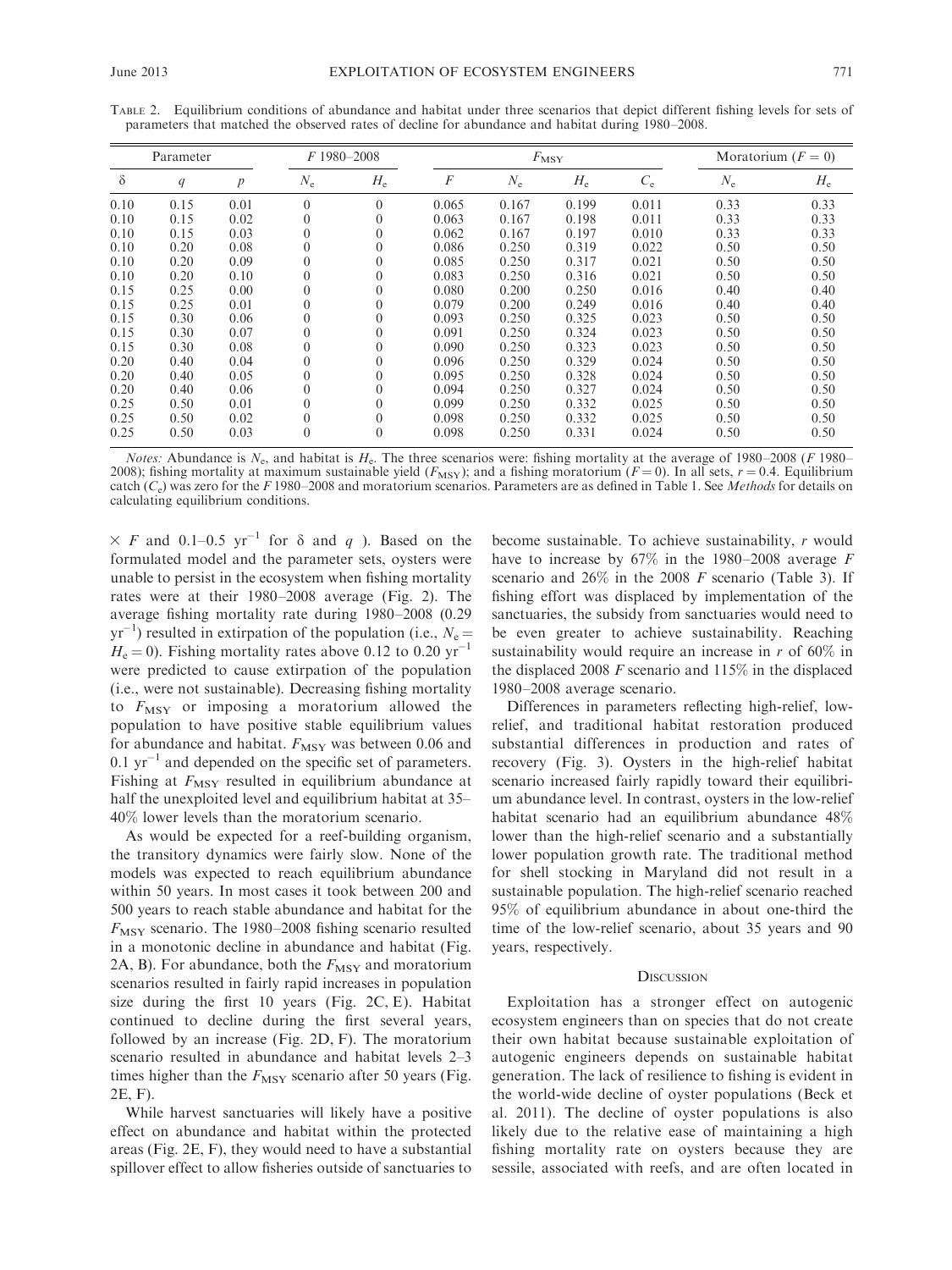

FIG. 2.  $(A, B)$  Projections of abundance (N) and habitat (H) under scenarios of average fishing during 1980–2008, (C, D) fishing at the rate that would achieve maximum sustainable yield, and (E, F) a moratorium. The different trajectories represent the different parameter combinations listed in Table 2. Note that the results strongly overlap because the parameter that describes the direct effect of fishing on habitat  $(p)$  has a relatively small effect on the dynamics and equilibrium conditions.

shallow waters (Beck et al. 2011). If the habitat requirement for oysters is ignored, they would seem to be an ideal group for supporting a fishery because they have relatively high fecundity, early maturation, and rapid growth. For reef-building organisms, it is likely that habitat production rates are the bottleneck for sustainable exploitation, making only relatively low exploitation rates sustainable. Because the net rate of habitat production will often be the factor limiting abundance, recovery from a highly degraded state is expected to take a long time.

We applied our model linking the effects of exploitation and habitat dynamics for ecosystem engineers to oysters in upper Chesapeake Bay, which suggested that historical fishing mortality rates were not sustainable. In 2010, Maryland increased the area of no-harvest oyster sanctuaries to  $\sim$ 25% of oyster habitat to protect productive oyster grounds, provide a source of larvae for areas outside the sanctuaries, and increase compliance with sanctuary boundaries, among other goals. While the new sanctuary program is a marked improvement in fishery management, substantial larval subsidy to areas outside the sanctuary would be necessary for the oyster fishery to become sustainable. This is not to say that sanctuaries will provide a larval subsidy to neighboring regions. The location of the sanctuary can have a substantial influence on whether it is a net source or sink of larvae, and will thus influence the effectiveness of any sanctuary to provide a larval subsidy to neighboring areas (North et al. 2010).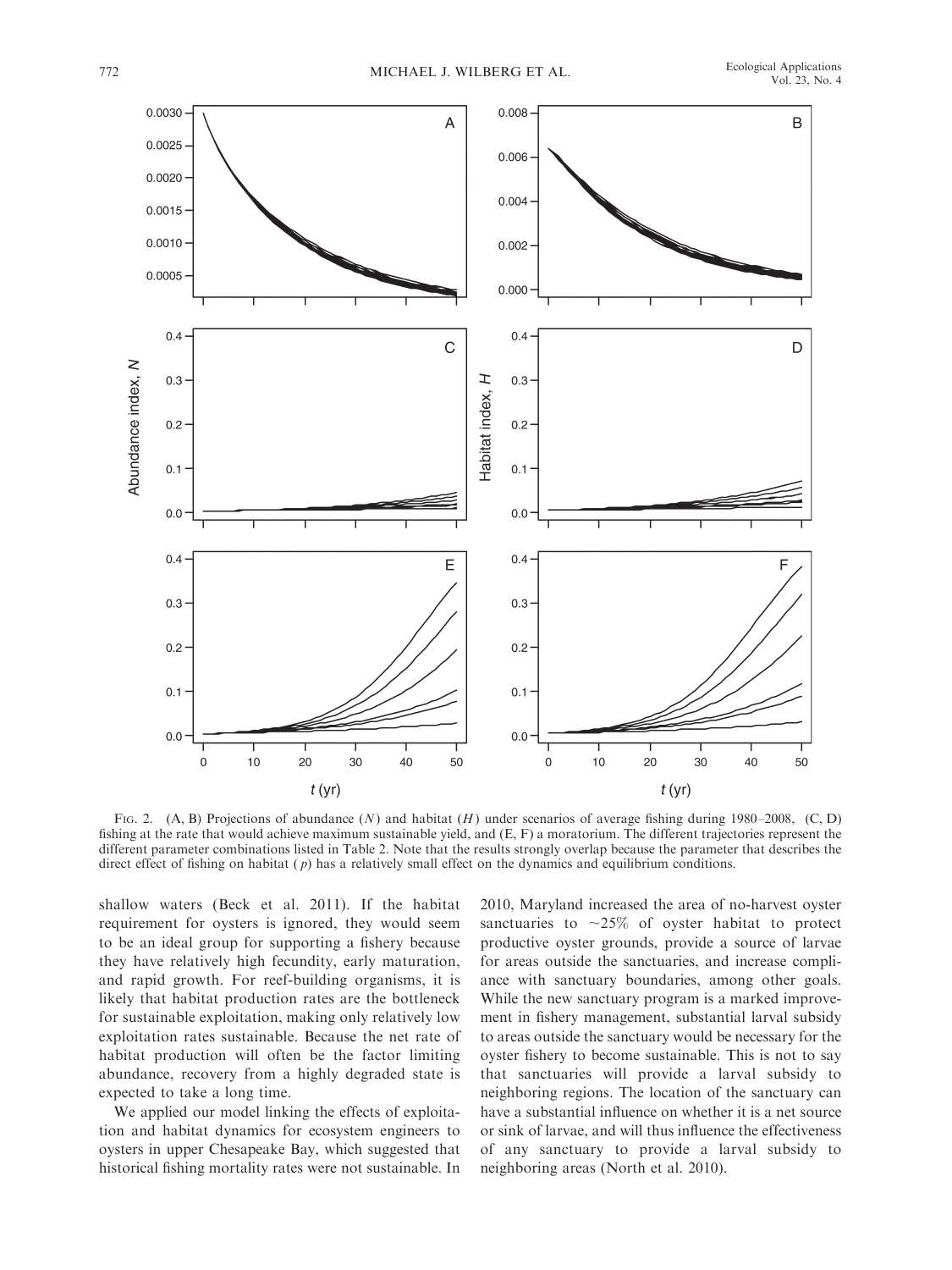TABLE 3. Change in the intrinsic rate of increase  $(r)$  necessary for fishing to be sustainable outside sanctuary areas for a range of fishing mortality rates  $(F)$ .

| Scenario                                                           |                              |                              | Increase in $r$ (%)   |
|--------------------------------------------------------------------|------------------------------|------------------------------|-----------------------|
| Average 1980-2008<br>Displaced 1980-2008<br>2008<br>Displaced 2008 | 0.29<br>0.36<br>0.22<br>0.28 | 0.67<br>0.86<br>0.50<br>0.64 | 67<br>115<br>26<br>60 |

Notes: The base fishing mortality rates are the average during 1980–2008 and the value from 2008. The displaced scenarios assume that fishing mortality rates will be  $25\%$  higher in areas open to fishing after implementation of sanctuaries, due to redistribution of effort.

We were able to determine plausible ranges of parameter values using the grid search approach, whereby parameter combinations were selected based on the output of the model run matching observed trends in oyster abundance in recent years (Wilberg et al. 2011). The resulting values were within the ranges determined from the literature, and produced similar dynamics of future growth relative to their equilibrium levels. The parameter describing direct effects of fishing on habitat had the widest range of relative estimates, indicating that it is highly uncertain. Additionally, the carrying capacity associated with a certain amount of habitat may be underestimated for high-settlement areas if oysters require less habitat per individual at high densities because of changes in shell orientation or compensation in growth. The grid search we applied to estimate plausible parameter values for projections was relatively coarse. We conducted a sensitivity analysis that used a finer grid and identified many more sets of parameter values that could match the observed rates of decline in habitat and abundance. However, the additional parameter sets had similar mean responses to the treatments in our study, but wider variability. Despite the general agreement in model responses over the fine-scale grid search, the parameters of the model are still highly uncertain, as different combinations produced the same pattern of decline during 1980–2008. The primary difference among sets of parameters was the level of equilibrium abundance and habitat that would eventually return if fishing were reduced or halted. To refine the estimated response of the oyster population to management changes, future studies would need to better estimate rates of habitat loss and production. Additionally, our results are likely somewhat optimistic because substantial programs existed to enhance habitat with fresh and fossilized shell and to stock hatchery-reared oysters during 1980–2008 (Smith et al. 2005, Kennedy et al. 2011), but were not explicitly corrected for in the model. These activities should act to increase estimates of r and q, and decrease estimates of  $\delta$ and p.

We projected oyster dynamics under a range of fishing mortality rates and habitat conditions reflecting differences in hard-bottom substrate, but several other factors have important effects on oyster dynamics. In particular, salinity, temperature, and disease prevalence all play substantial roles in causing the vital rates of oysters to vary over time (Shumway 1996). Because we calibrated the model to estimated population and habitat changes during 1980–2008, the parameters represent average conditions of temperature, disease, and salinity (as well as other environmental conditions) during that period. However, using only the average means that the variability in response is understated in our model. Additionally, if patterns of these variables changed through processes such as climate change, sea level rise, or development of increased resistance to disease, our projections may substantially differ in the time needed to observe a response.

Our model differed from previous approaches in that it included effects of habitat (i.e., hard-bottom substrate) on the population dynamics and direct effects of fishing on habitat. Gurney and Lawton (1996) developed a general model for the dynamics of ecosystem engineers, but their model did not include effects of exploitation. Powell and Klinck (2007) developed an age-structured model to link shell accretion rates to oyster dynamics for Delaware Bay. This model was further applied by Mann et al. (2009) to estimate minimum abundance necessary for oyster reef accretion to keep pace with sea level rise. While their model included effects of growth and mortality on shell production, population dynamics were independent of the habitat dynamics, and direct removal of oyster reef by fishing was not included. Managing oysters to achieve a constant shell budget has been proposed as a goal for sustainable oyster fisheries (Powell and Klinck 2007). All sustainable fishing mortality rates in our model achieve constant shell budgets, so maximizing



FIG. 3. Simulations of oyster abundance  $(N)$  under highrelief conditions (1 m high; solid line), low-relief conditions (0.2 m high; short dashed line), and traditional restoration  $(< 0.1$  m; long dashed line).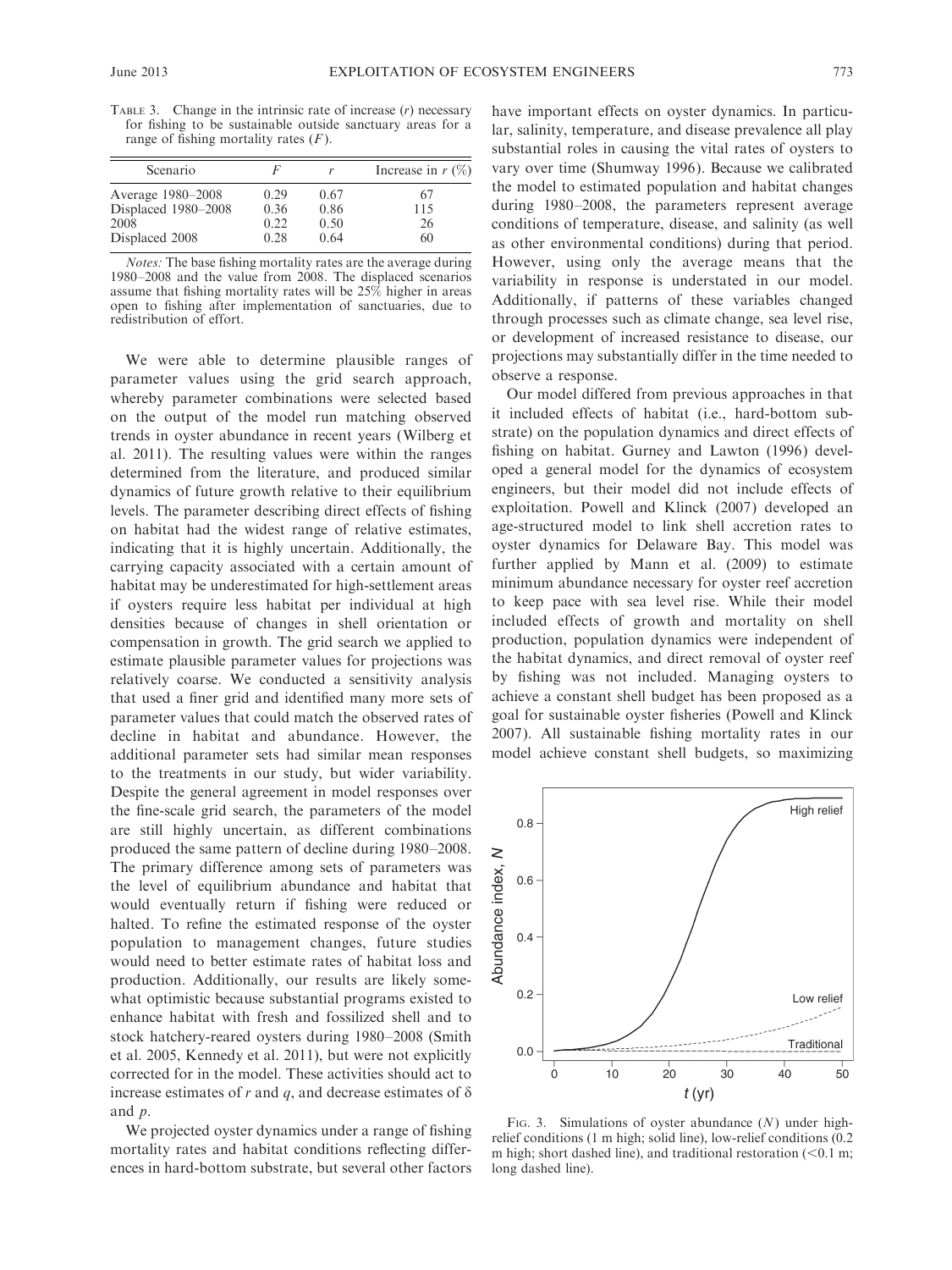sustainable yield is congruent with the goal of a constant shell budget. Similar to Powell and Klinck (2007), our model also suggests that shell repletion programs should improve the sustainability of a fishery by providing additional substrate to replace that removed by fishing.

The projections are more useful for comparing the relative effects of alternative actions than making specific predictions about timing of recovery because the model is deterministic and assumes constant values for the parameters. Oyster recruitment has historically shown substantial interannual variability in Chesapeake Bay (Kimmel and Newell 2007, Wilberg et al. 2011), which would add considerable uncertainty to the length of time for recovery after restoration efforts. For example, the restoration of a reef complex in the Great Wicomico River, Virginia, benefited from a strong recruitment event shortly after completion (Schulte et al. 2009). Natural mortality also varies substantially among locations and over time (Wilberg et al. 2011), which would cause the intrinsic rate of increase to vary. Additionally, ocean acidification, resulting from increases in anthropogenic  $CO<sub>2</sub>$ , has the potential to slow the shell growth of oysters and also increase the dissolution rate of nonliving oyster habitat (Waldbusser et al. 2011). The pH of marine waters is expected to increase (Orr et al. 2005), suggesting that our parameter values for shell growth and decay may decrease and increase, respectively. The average shell size of oysters interacts with the natural mortality rate because the size structure of the population will be truncated under high natural mortality rates. Thus, if mortality rates are high, oysters will contribute a smaller-sized shell to the reef, which may suffer a higher rate of degradation. Accounting for this process in our model would require that the r and  $\delta$ parameters would be negatively related, such that high rates of natural mortality produce lower rates of increase  $(r)$  and higher rates of habitat loss  $(\delta)$ . The difference in dynamics between high- and low-relief reefs should also decrease over time as low-relief reefs eventually become high-relief reefs under unfished conditions. Because our model did not explicitly consider reef geometry, it does not allow for feedback between reef shape and rates of habitat accretion or population increase.

Our model represented a set of reefs, but the spatial dynamics of the population and fishery may not be captured well within it. In particular, our simulations of the current management approach using marine protected areas (MPAs) did not include the spatial distribution of MPAs in the system. For example, some areas experience extremely high fishing pressure, while other areas experience much lower fishing pressure. Additionally, differential production by oysters on different reefs caused by physical factors likely results in source–sink dynamics (Powers et al. 2009, Schulte et al. 2009, North et al. 2010). North et al. (2010) developed a model that explicitly considered larval transport among a spatial configuration of oyster reefs

for Chesapeake Bay and found that the expected benefits of oyster restoration differed substantially among several regions due to patterns of larval transport.

Management programs to rehabilitate oyster habitat in upper Chesapeake Bay have occurred since at least the 1960s on a large scale (Kennedy and Breisch 1983, Smith et al. 2005). The primary method for habitat restoration in Maryland has been stocking areas with fresh or fossilized oyster shell. To maximize the area affected, repletion efforts have attempted to spread the shell as thinly as possible, one shell layer thick (Smith et al. 2005, Kennedy et al. 2011). However, when this method is employed, restored habitat is lost at a very fast rate,  $\sim$  0.4 yr<sup>-1</sup> (Smith et al. 2005). This average rate of habitat loss is more than double the rate observed in Delaware Bay (Powell et al. 2006). Although shellstocking programs have likely had a positive effect on the fishery, they have not resulted in a stabilized or increasing oyster population in upper Chesapeake Bay (Wilberg et al. 2011), which is consistent with our modeling results.

The effects of fishing on habitat have been very important in reducing the productivity of oyster reefs (Lenihan and Peterson 1998). While laws are in place that require reef material (i.e., cultch) be returned to the reef (Kennedy and Breisch 1983), fishing still has a disruptive effect on habitat by disaggregating the substrate. Restoration efforts that use unconsolidated shell are very sensitive to effects of fishing (Lenihan and Peterson 1998, 2004). Powers et al. (2009) found that most restoration efforts that paired high-relief reefs with protection from fishing were successful in North Carolina. Thus, the goal of habitat rehabilitation should be habitat permanence instead of maximum area.

In addition to habitat permanence, optimal restoration efforts would benefit by focusing on practices that maximize the net rate of habitat production,  $q - (\delta +$  $pF$ ). One promising option for improving restoration efforts is to build high-relief reefs. Reef height has been linked with increased growth and decreased sedimentation and burial through increased flow rates caused by greater three-dimensional structure (Lenihan 1999). Other potential effects of high-relief reefs are more equivocal; Gregalis et al. (2008) and Schulte et al. (2009) found recruitment increased with reef relief, while Lenihan (1999) did not find a significant effect of reef height. Similarly, Lenihan (1999) found higher survival on higher-relief reefs, but Gregalis et al. (2008) found no consistent difference associated with reef height. While these studies spanned only 1–2 year periods, Powers et al. (2009) followed up on several restoration efforts in North Carolina and found that most of them should be considered successes despite illegal fishing on most of the subtidal reefs. The parameters for our comparisons of different habitat restoration activities were primarily based on a study from North Carolina (Lenihan 1999). There are likely differences in survival, growth, and the environment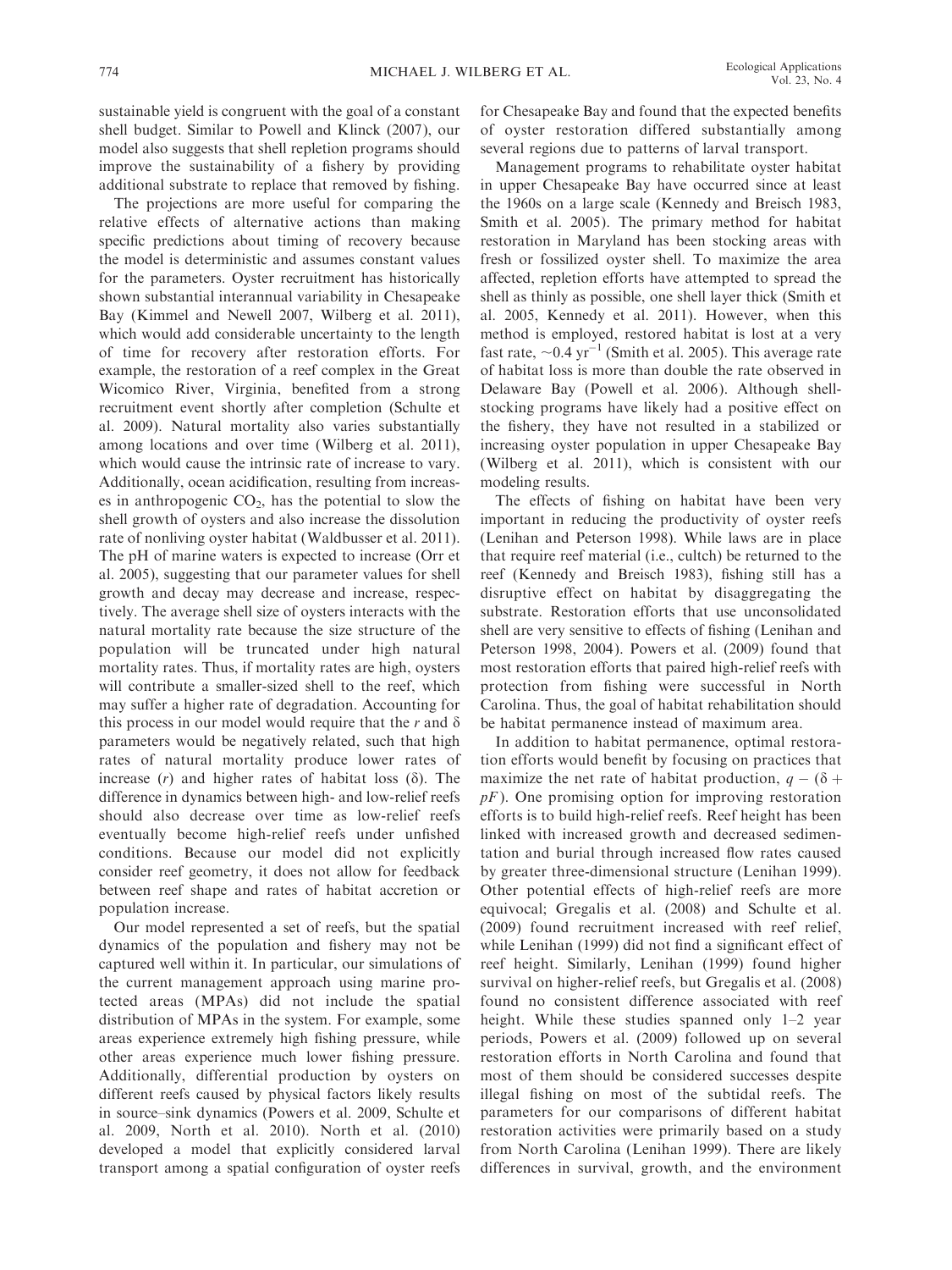that mean that the results probably do not represent any individual Chesapeake Bay system well. However, the relative difference between our restoration scenarios should be robust because the primary driver of the differences among scenarios was the rate of habitat loss, which is dominated by sedimentation and burial in much of upper Chesapeake Bay (Smith et al. 2005) and relies on how the physical structure of high-relief reefs changes flow patterns (Lenihan 1999).

Oysters are at extremely depleted levels in Chesapeake Bay, and a moratorium has been suggested as a management measure to assist population recovery (Wilberg et al. 2011). Our analyses here support the use of a moratorium because it is the most rapid way to rebuild the population from its current low levels. While fishing at  $F_{\text{MSY}}$  also led to an increasing population in our model, there is substantial uncertainty about potential Alee effects given the extremely low stock size. Additionally, fishery management has recognized the perils associated with attempting to estimate and attain MSY (Larkin 1977), so precautionary management that implements target fishing mortality rates below  $F_{\text{MSY}}$ has been recommended (Mace 2001). One rule of thumb is that fishing at 75% of  $F_{\text{MSY}}$  still produces substantial yield, while also allowing a precautionary buffer in management (Restrepo et al. 1998). This would correspond to target fishing mortality rates of between 0.045 and  $0.074 \text{ yr}^{-1}$ , which represent 3–5 fold decreases in the fishing mortality rate over the 2008 level of 0.23  $yr^{-1}$ (Wilberg et al. 2011). Our estimates of fishing mortality rates that would achieve maximum sustainable yield were very similar to those suggested by Powell and Klinck (2007) for eastern oysters in Delaware Bay, 5–7% per year.

Our model provides a tool for comparing oyster restoration strategies and for modeling the dynamics of exploited ecosystem engineers in general. If the goal of a restoration project is to maximize habitat or abundance, then fishing should not be allowed in the area being restored. Reducing the natural habitat loss rate should be possible by engineering reefs that have greater stability and greater height or relief. We acknowledge that habitat loss rates and intrinsic rates of increase likely differ among areas, which is why some regions in Chesapeake Bay have been more robust to fishing than others. Spatial differences in rates of habitat loss and source–sink dynamics should be considered before implementing restoration programs. Although others have suggested that oyster restoration may not be possible in Chesapeake Bay (Mann and Powell 2007), our model suggests that restoration could be successful if fishing was halted and improved methods were used to restore habitat. We maintain that substantial reductions in fishing mortality are necessary to make the oyster fishery in upper Chesapeake Bay sustainable and that a moratorium coupled with substantial habitat restoration is the most rapid path toward recovery.

#### **ACKNOWLEDGMENTS**

We thank two anonymous reviewers for constructive comments that improved this paper. This research was partially supported by the Maryland Department of Natural Resources. This is contribution number 4713 of the University of Maryland Center for Environmental Science.

### LITERATURE CITED

- Andrews, J. D. 1988. Epizootiology of the disease caused by the oyster pathogen Perkinsus marinus and its effects on the oyster industry. American Fisheries Society Special Publication 18:47–63.
- Baird, D., and R. E. Ulanowicz. 1989. The seasonal dynamics of the Chesapeake Bay ecosystem. Ecological Monographs 59:329–364.
- Beck, M. W., et al. Oyster reefs at risk and recommendations for conservation, restoration, and management. BioScience 61:108–116.
- Burreson, E. M., and L. M. Ragone Calvo. 1996. Epizootiology of Perkinsus marinus disease of oysters in the Chesapeake Bay with emphasis on data since 1985. Journal of Shellfish Research 15:17–34.
- Crowder, L. B., S. J. Lyman, W. F. Figuera, and J. Priddy. 2000. Source-sink population dynamics and the problem of siting marine reserves. Bulletin of Marine Science 66:799– 820.
- Dame, R., and S. Libes. 1993. Oyster reefs and nutrient retention in tidal creeks. Journal of Experimental Marine Biology and Ecology 171:251–258.
- DeAlteris, J. T. 1988. The geomorphic development of Wreck Shoal, a subtidal oyster reef of the James River, Virginia. Estuaries 11:240–249.
- Dinmore, T. A., D. E. Duplisea, B. D. Rackham, D. L. Maxwell, and S. Jennings. 2003. Impact of a large-scale area closure on patterns of fishing disturbance and the consequences for benthic communities. ICES Journal of Marine Science 60:371–380.
- Ford, S. E., and M. R. Tripp. 1996. Diseases and defense mechanisms. Pages 581–660 in V. S. Kennedy, R. I. E. Newell, and A. F. Eble, editors. The eastern oyster: Crassostrea virginica. Maryland Sea Grant College, College Park, Maryland, USA.
- Fulford, R. S., D. L. Breitburg, R. I. E. Newell, W. M. Kemp, and M. Luckenbach. 2007. Effects of oyster population restoration strategies on phytoplankton biomass in Chesapeake Bay: a flexible modeling approach. Marine Ecology Progress Series 336:43–61.
- Grabowski, J. H., A. R. Hughes, D. L. Kimbro, and M. A. Dolan. 2005. How habitat setting influences restored oyster reef communities. Ecology 86:1926–1935.
- Grabowski, J. H., and C. H. Peterson. 2007. Restoring oyster reefs to recover ecosystem services. Pages 281–298 in K. Cuddington, J. E. Byers, W. G. Wilson, and A. Hastings, editors. Ecosystem engineers: plants to protists. Academic Press, Amsterdam, The Netherlands.
- Gregalis, K. C., S. P. Powers, and K. L. Heck, Jr. 2008. Restoration of oyster reefs along a bio-physical gradient in Mobile Bay, Alabama. Journal of Shellfish Research 27:1163–1169.
- Gurney, W. S. C., and J. H. Lawton. 1996. Population dynamics of ecosystem engineers. Oikos 76:273–283.
- Gutiérrez, J. L., C. G. Jones, D. L. Strayer, and O. O. Iribarne. 2003. Mollusks as ecosystem engineers: the role of shell production in aquatic habitats. Oikos 101:79–90.
- Halpern, B. S., and R. R. Warner. 2002. Marine reserves have rapid and lasting effects. Ecology Letters 5:361–366.
- Harding, J. M., R. Mann, M. J. Southworth, and J. A. Wesson. 2011. Management of the Piankatank River, Virginia, in support of oyster (Crassostrea virginica) fishery repletion. Journal of Shellfish Research 29:867–888.